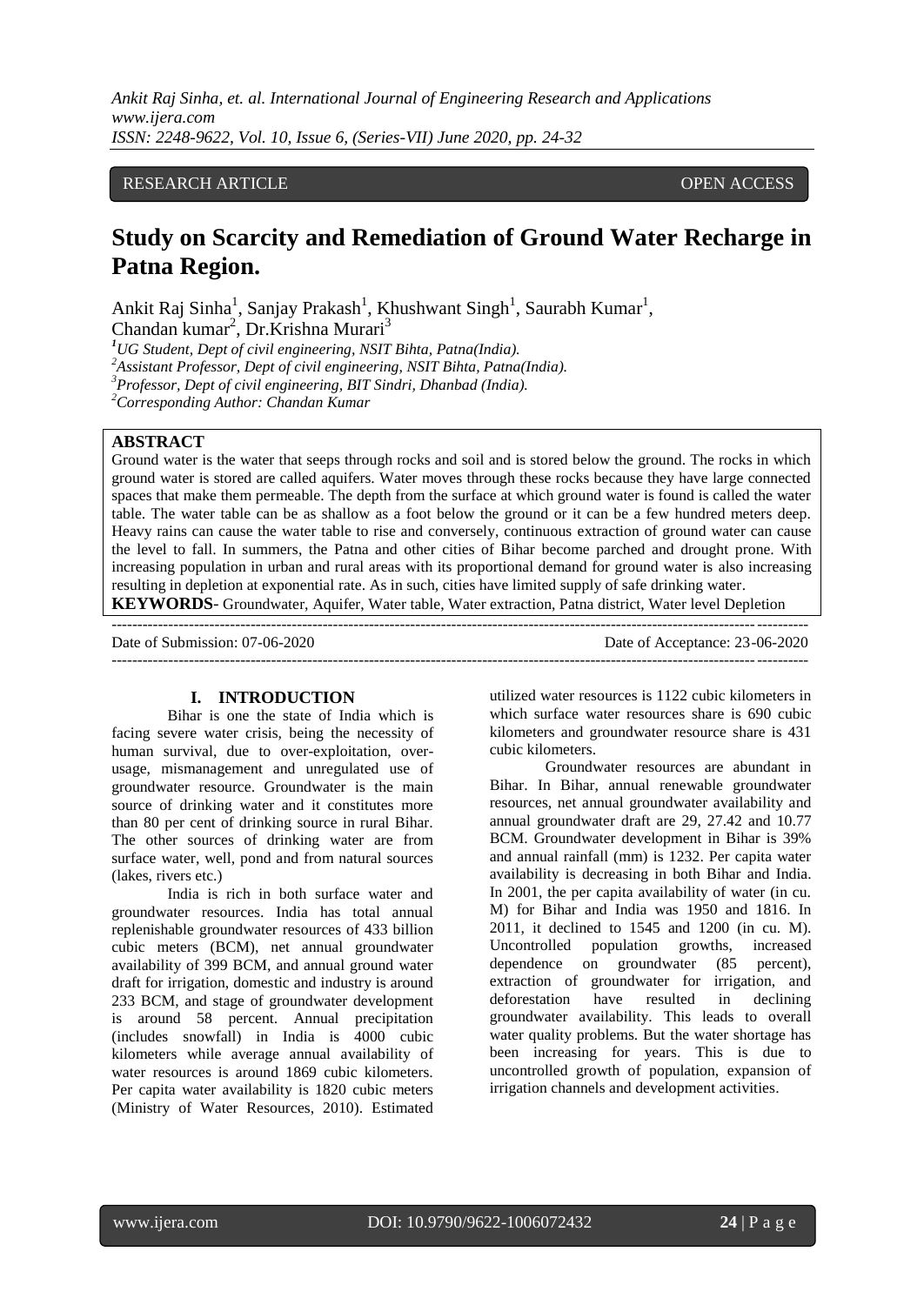*Ankit Raj Sinha, et. al. International Journal of Engineering Research and Applications www.ijera.com*

| Table 1: Projected water demand in India (by different uses) |                   |                                                          |      |      |               |      |      |      |         |      |
|--------------------------------------------------------------|-------------------|----------------------------------------------------------|------|------|---------------|------|------|------|---------|------|
|                                                              |                   | Water demand in Km3(BCM)                                 |      |      |               |      |      |      |         |      |
| Sl no.                                                       | Sector            | Standing Sub-committee of<br>Ministry of Water Resources |      |      | <b>NCIWRD</b> |      |      |      |         |      |
|                                                              |                   | 2010                                                     | 2025 | 2050 | 2010          |      | 2025 |      | 2050    |      |
|                                                              |                   |                                                          |      |      | Low           | High | Low  | High | Lo<br>W | High |
| $\mathbf{1}$                                                 | Irrigation        | 688                                                      | 910  | 1072 | 543           | 547  | 561  | 611  | 628     | 807  |
| $\overline{2}$                                               | Drinking<br>Water | 56                                                       | 73   | 102  | 42            | 43   | 55   | 62   | 90      | 111  |
| 3                                                            | Industry          | 12                                                       | 23   | 63   | 37            | 37   | 67   | 67   | 81      | 81   |
| $\overline{4}$                                               | Energy            | 5                                                        | 15   | 130  | 18            | 19   | 31   | 33   | 63      | 70   |
| 5                                                            | Other             | 52                                                       | 72   | 80   | 54            | 54   | 70   | 70   | 111     | 111  |
| Total                                                        |                   | 813                                                      | 1093 | 1447 | 694           | 710  | 784  | 843  | 973     | 1180 |

*ISSN: 2248-9622, Vol. 10, Issue 6, (Series-VII) June 2020, pp. 24-32*

The first section deals with the basics of water cycle and aquifers where we get the information to start the process of suggestion and where to apply that. Second section deals with issues and challenges related to groundwater. Third section

defines the process of groundwater through wetlands etc., and at last the fourth section defines the possible solutions to overcome the confrontation with groundwater challenge.



**Figure: 1 Kankarbagh area during Monsoon in 2019**

**1.1 Aquifer**- is a geological structure layer of water retaining permeable rocks or porous strata, rock fracture or unconsolidated materials that contains and transmit groundwater. Groundwater can be found at nearly every point near the earth subsurface, in which water can flow directly between surface and saturated zone of aquifer, then aquifer is termed as unconfined aquifer in which

deeper parts are more saturated because of downward flow of water due to gravitational force. The upper level of this saturated layer of unconfined aquifer is termed as phreatic surfaces. Below the water table where all pores are saturated with water is known as phreatic zone. In these zones, types of aquifers based on porosity and permeability are as follows-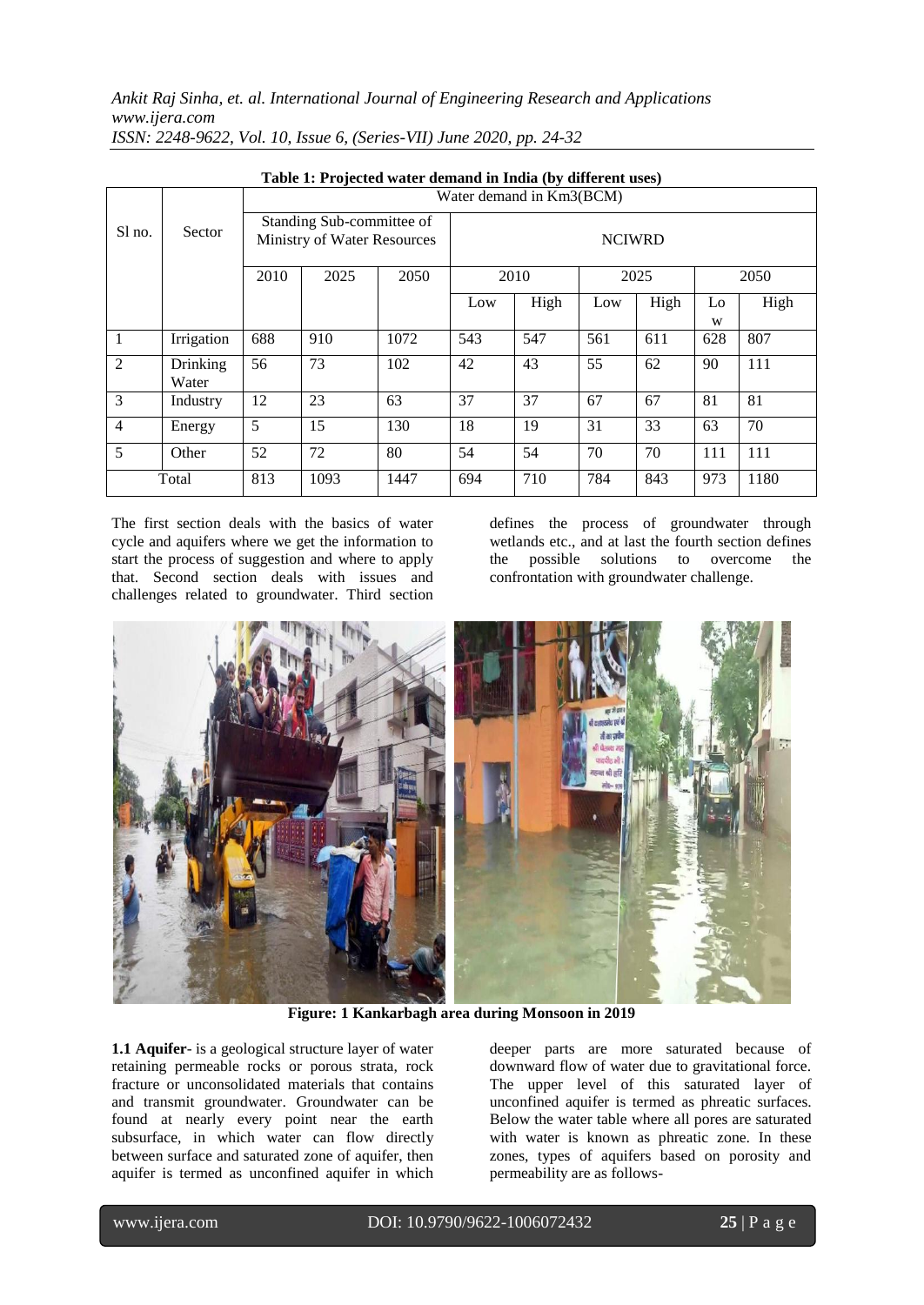1. Substrate with low porosity that permits limited flow water is known as an aquitard.

2. Substrate with porosity which is so low that it seems impermeable to groundwater is known as aquiclude.

Based on confinement-when an aquifer is confined by bottom layer only is called unconfined aquifer whereas the aquifer in which confinement is on both side and the water is held under pressure then it is termed as confined aquifer.

**1.2 Water cycle**- is a cyclic process in which water circulates in 3 phases i.e. solid, liquid and gas and in various degrees of motion. Evaporation of water from water bodies, formation of clouds and their movements, rain and snow fall, stream creation and ground water are the examples of this cyclic movement which wholly creates the Hydrologic cycle or water cycle.

In this paper, our aspect is around ground water and its recharging facility, which generally make up about twenty percent of fresh water source or around 0.65% of worlds water. Its storage is generally equal to the total amount of fresh water available in the form of snow and glaciers. This makes this an important resource that acts as natural storage which can compensate for the shortages during the times of drought or for general purpose of utilization. Ground water can also be termed as natural long term storage reservoirs.

# **II. ISSUES RELATED TO GROUND WATER**

**2.1 Overdraft** – Groundwater is one of the abundant resources. However due to its over usage, over draft causes major problems to humans and also to the environment. In this issue its major problem is lowering of water table beyond the reach of existing wells. Due to this well are further drilled deeper to reach the groundwater which even sometimes reaches upto hundreds of feet in extensive drilling of wells and tube wells.

**2.2 Subsidence**-occurs when too much water is pumped out from underground resulting in deflating of surface and thus leads to collapsing of ground.

**2.3 Pollution**- Ground water pollution is majorly from improper disposal of wastes on land. These polluted water causes difficulty in treatment, than pollution in rivers and lakes. Major sources include industrial and household wastes, chemicals, byproducts of landfills, industrial waste lagoons, process waste water from mines, oil storage tanks and pipelines, etc. These are characterized by soil sampling and groundwater testing near the source of pollution for determines the extent of contaminations and aid for remediation process. Preventing groundwater pollution near potential

sources such as landfills requires lining the bottom of a landfill with watertight materials, collecting any leachate with drains, and keeping rainwater off any potential contaminants, along with regular monitoring of nearby groundwater to verify that contaminants have not leaked into the groundwater. **2.4 Arsenic and fluoride**- Around 40 per cent of the districts in Bihar reported that they had found arsenic in groundwater. It covers more than 67 blocks from 15 districts and more than 1600 habitats across the state, where arsenic contamination in groundwater exceeds the Bureau of Indian Standard (BIS) limits of 50 billion parts (ppb) and more. If we consider the WHO limits of 10 ppb, the coverage area is much higher and the population at risk of arsenic risk is higher than the BIS standard threshold as per WHO Report.

**2.5 Agricultural Crop Pricing and Water Intensive Crops**- Over the past four decades, 84% of the total irrigation sector has been using mostly groundwater. The main cause of high exploitation is the demand for groundwater for agriculture. In addition to this, in many areas, decision making such as crop type and crop intensity, differs from groundwater availability.

**2.6 Energy Subsidies and Ground Water Extraction**- The method of providing electricity subsidies to agriculture has played a major role in the decline of water levels in India. In 2009, 89% of all groundwater collected was for irrigation, and 11% for domestic and industrial purposes. Since energy is a major component of groundwater extraction, the availability of cheap / subsidized electricity in many states contributes to the greater extraction of this resource.

The challenge is to find a balance between the needs of farmers and the need to ensure sustainable use of ground water. In this regard, the National Water Policy, 2012 recommends that the over extraction of ground water should be minimized by regulating the use of electricity for its extraction. Separate electric feeders for pumping ground water for agricultural use could address the issue. The Commission on Price Policy for Kharif Crops (2015-16) has recommended rationed water use in agriculture by fixing quantitative ceilings on per hectare use of both water and electricity. Also, if farmers are able to use water or electricity less than the ceilings fixed for them, they should be rewarded by cash incentives equivalent to unused units of water/power at the rates of their domestic resource costs according to Niti Aayog/National water policy.

**2.7 Inadequate Regulation of Ground Water Law** -The government has always stated that ground water needs to be managed as a community resource. However, under Section 7 (g) of the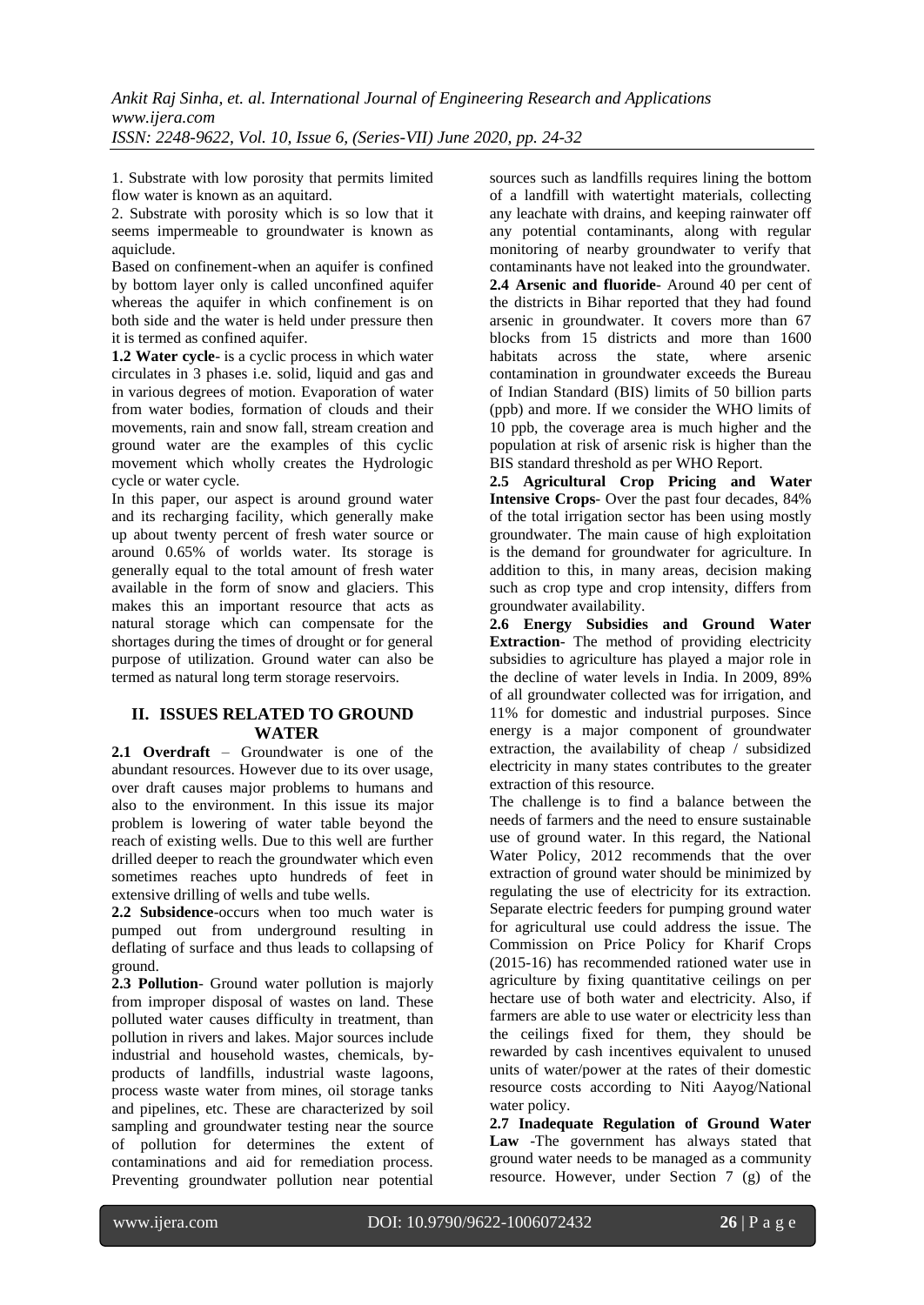Easement Act, 1882, every owner of land has the right to collect and dispose of all water under the ground and on its surface. The legal consequence of this law is that the land owner may dig wells in his land, and obtain water at his discretion and discretion. In addition, landowners are not legally responsible for any damage to water resources resulting from excessive extraction. Lack of control over this resource has worsened the situation and made private ownership of ground water common in most urban and rural areas according to CGWB Report.

The CGWB identifies highly exploited and critical areas in the states. However, the Board does not have the authority to stop the extraction of groundwater in such areas and can only notify owners. Additionally, because there are a small number of small customers, it can be very difficult for the board to detect and penalize offenders.

**2.8 Local Management Of Ground Water** – The idea of local water user is successful in very few areas for managing the water resources.

1. Determining the relationship between surface hydrological units such as watershed or river basins, and hydrological units below the ground such as aquifers,

2. Identification of ground water recharges areas,

3. Maintaining ground water balance at the level of the village or the watershed, and

Creating regulatory options at the community level such as panchayat. Examples of activities that could be regulated at the local level include drilling depth, distance between wells, cropping patterns to ensure sustainability of aquifers and participatory ground water management.

#### **III. PROCESS**

Groundwater is naturally recharged by rain and snow melt and to some extent by surface water as rivers and lakes. Recharge is somewhat hindered by human activities, including paving, development or logging. These activities cause soil loss, resulting in reduced water infiltration, improved surface runoff and recharge. Artificial groundwater recharge is very important in India, especially in Bihar, where farmers are pumping ground water to reduce groundwater resources.

In 2007, on the recommendations of the International Water Management Institute, the<br>Indian government allocated 1.800 Indian government allocated 1,800 crore (equivalent to US\$590 million in 2018) to fund dug-well recharge projects (a dug-well is a wide, shallow well, often lined with concrete) in 100 districts within seven states where water stored in hard-rock aquifers had been over-exploited. Another environmental issue is the disposal of waste through the water flux such as dairy farms, industrial, and urban runoff.

**3.1 Wetlands**- The wetlands help to maintain the water level and controls the hydraulic head. The range of groundwater recharge of the wetland depends on the soil, vegetation, site, volume ratio and water table gradient. Groundwater recharge occurs mainly through mineral soils found in the margins of marshlands. The ground beneath most wetlands is relatively impassable. The high perimeter of the volume ratio, such as small marshes, means the surface area where water penetrates into the groundwater to recharge local groundwater resources. Researchers have found groundwater recharge in up to 20% of the wetlands each season.

**3.2 Depression**-Focused Recharge - If water falls on a farm that does not exceed the soil field capacity, marginal water will flow into the groundwater. If water flows downstream instead, the field capacity exceeds in form of concentrated water in a small area, resulting in groundwater to recharge. With Relative relation, the runoff area will be large, greater focus on infiltration will be. The recurrence of selective deposition of groundwater into the surface is a recurrent process of groundwater that falls relatively uniformly in an area. In such cases water tables rises.

# **IV. SUGGESTIONS AND RECOMMENDATIONS**-

Suggestions on Bihar state Water policy-Therefore, the study team includes the following recommendations in this report.

1. Government needs to undertake massive programs to educate the general public, students, local level executives and other stakeholders on climate change at the state's block and panchayat level.

2. Irrigation Flood and drought management policies should be reviewed along with current irrigation and flood management projects to take care of the effects of climate change, such as increased precipitation by flooding. The Department of Water Resources, other institutions, must place greater emphasis on strengthening and creating appropriate facilities for studies and research on the hydrological, hydro-metrological and geomorphologic aspects of climate change.

3. Existing system requires modification of study courses, creation of new material and programs, as well as diploma and degrees of postgraduates.

4. Greater emphasis should be placed on afforestation and other water conservation practices. Where commercially viable, wetlands for seafood and aquaculture should be conserved and developed.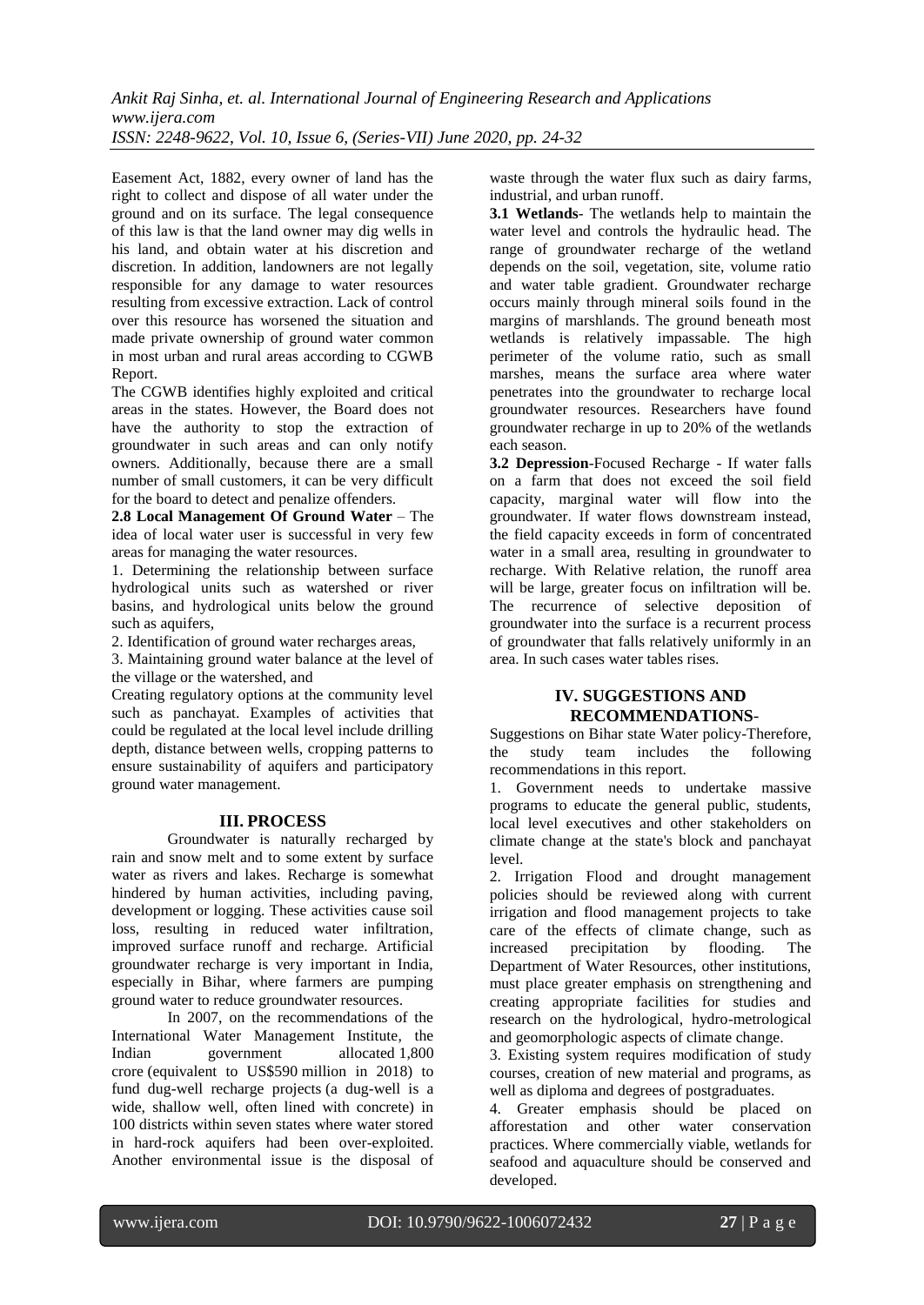Remediation on the basis of Regions selected in Patna**1.Urban Area (Kankarbagh, Patna):** Following are remedy for urban areas of patna which yearly faces the problem of flooding during monsoon and depleting level of water table during summers.



**Figure 2: Kankarbagh Area, Permeable pavement.**

**Permeable concrete pavements**- Use of permeable concrete is capable of capturing storm water and recharging groundwater, and also reduction of storm water runoff which enables it as important role for previous concrete. It can be seen from the experimental results that the increase in the total aggregate / cement ratio decreases the compressive strength and the tensile strength of the concrete which makes it difficult for using it on highways which heavy loads. Permeable concrete has many environmental benefits due to its low cost, which, if used in Patna's context, proves to be very beneficial for addressing the environmental issues and water logging problem that is a major problem in Bihar.

**Rain water Harvesting**- is a process of accumulation and storing of rain water for its reusing it again rather than allowing for runoff. Rainwater can be collected from rivers or roofs, and in many places, the water collected is redirected to a deep pit (well, shaft, or borehole), aquifer, a reservoir with percolation, or collected from dew or fog with nets or other tools. . Its uses include water for gardens, livestock, irrigation, domestic use with proper treatment, etc. The harvested water can also be used as drinking water, longer-term storage, and for other purposes such as groundwater recharge. Rainwater harvesting is one of the simplest and oldest methods of self-supply of water for households usually financed by the user. These basic techniques have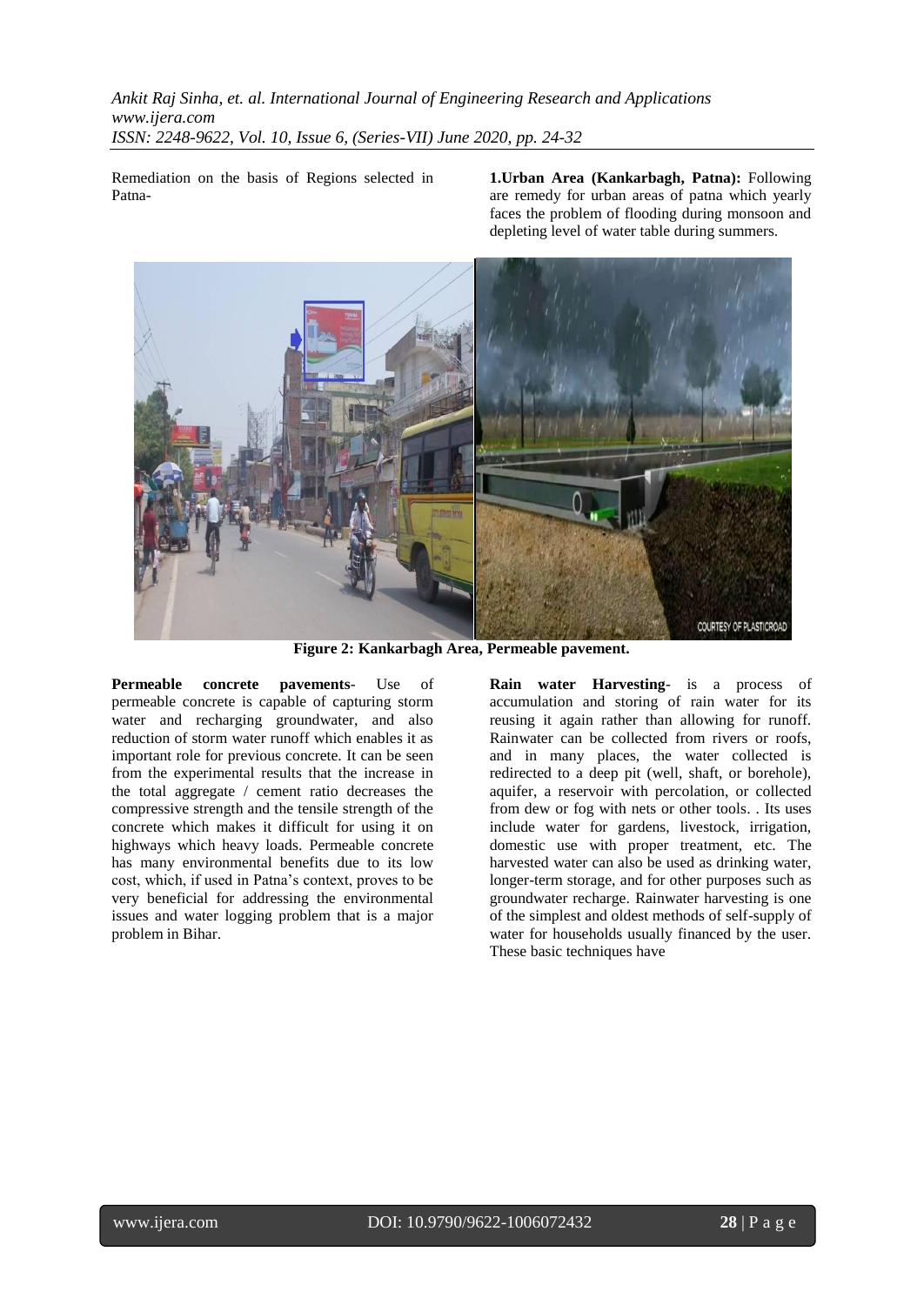

**Figure 3: Roof Top Harvesting**

been successfully applied in many different ways by the people in different parts of the country depending upon the local climate, type of soils and rocks both above and below the land surface and the nature of land forms. This method is environmentfriendly and can be easily adopted by the villagers themselves at affordable costs.

**2. Semi-Urban Area (Danapur, Patna):**  Following remedy for this region are as follows**Roof Top Harvesting-**This system is useful mainly for drinking water purposes. In this system, rain water falling on roofs of houses and other buildings is collected through a system of pipes and semicircular channels of galvanized iron or PVC and is stored in tanks suitably located on the ground or underground. The system is in practice at the individual household level in danapur areas with average rainfall and also in some semi-arid areas which are more prone to water exploitation



**Figure 3: Roof Top Harvesting, Injection Well**

www.ijera.com DOI: 10.9790/9622-1006072432 **29** | P a g e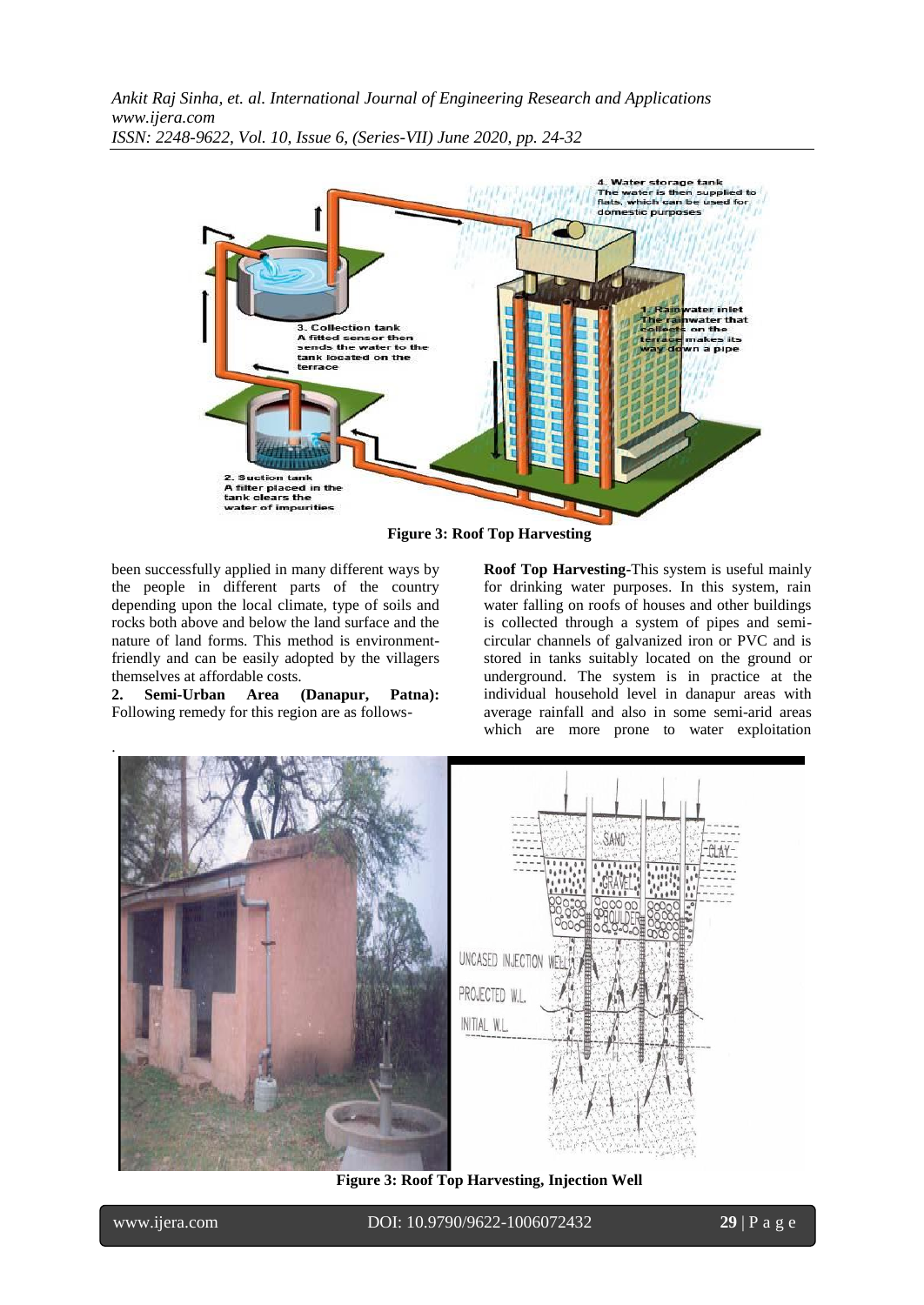**Subsurface ground water recharge well-**Recharge or injection wells are groundwater recharge methods that are used to divert water into deep-water bearing areas. Recharge wells can be installed using aquifer cover material. If the material is not uniform, a screen may be placed in the well in the injection area. Recharge wells are suitable only for areas where there is no thickened layer between the soil surface and the reservoir. They are also useful in areas where land is scarce (large areas are required for surface groundwater penetration). Relatively high recharge rates can be achieved with this method. The effectiveness of discharge into an aquifer will depend entirely on the quality and quantity of the water to be infiltrated, local environmental conditions (e.g. hydraulic conductivity, nutrient assimilation capacity of the receiving soil body) and legal<br>regulations. Dense urban and industrial regulations. Dense urban and industrial concentrations may render subsurface recharge wells to inject surface water into the aquifers more interesting according to UNEP 1998 report. Cultural considerations and socio-economic concerns often influence the recharge method and choice of site. Land availability, adjacent land use,

public attitudes and legal requirements generally play a role in defining the acceptability of artificial recharge in a particular setting. In urban areas, land use and adjacent costs and utilization limits, injection wells, shafts or small pits require highcontrol water supply and small land use for largescale and surface-wide recharge systems. Surface recharge facilities typically require protective property boundaries, regular maintenance and consistent monitoring.

#### **3. Rural Areas (Bihta, Patna)**: Proposed remedy for rural areas of Patna region are as follows-

**Ponds-** This is the most common method of collecting and storing rainwater in ponds or Tanks. Most ponds have their own fishing grounds, which provide the required amount of water to the surrounding area of Bihta during the rainy season. To provide enough water and they are diverted through open channels to fill ponds from nearby streams. Water in some places is used to fill ponds from irrigation canals. Ponds have different shapes and sizes depending on the nature of the landscape, Availability of land and water needs of rural people.



**Figure 4: Pond Area** 

**Ditch and Furrow Method**- Irregular topography, shallow, flat bottom and adjacent pits or Furrows provide a maximum water contact area for recharging water from the source stream or drain. This technique requires less soil preparation than recharge basins and is less sensitive than silting.

**Check Dams-** These are masonry structures built across small streams for Surface storage and also benefits to ground water recharge. The design of these Structures are done taking into consideration the volume of water that can be stored in the stream channel upstream, the surplus flood discharge that must be evacuated safely, stability of the structure

against various forces and the likely ground water recharge.

**Percolation Tank**- These are built mainly to store monsoon runoff over a large area for ground water recharge. Moderate to high porosity of soil and underlying rocky strata is the main criteria for the choice of percolation tanks. Ponding is achieved in much the same way as is done in case of check dams except that the height of the bund is low but the length is large. The main aim is of filling the pond as many times as possible during the rainy season in such a way that most of the water impounded during one spell of rain percolates into the ground before the next spell starts.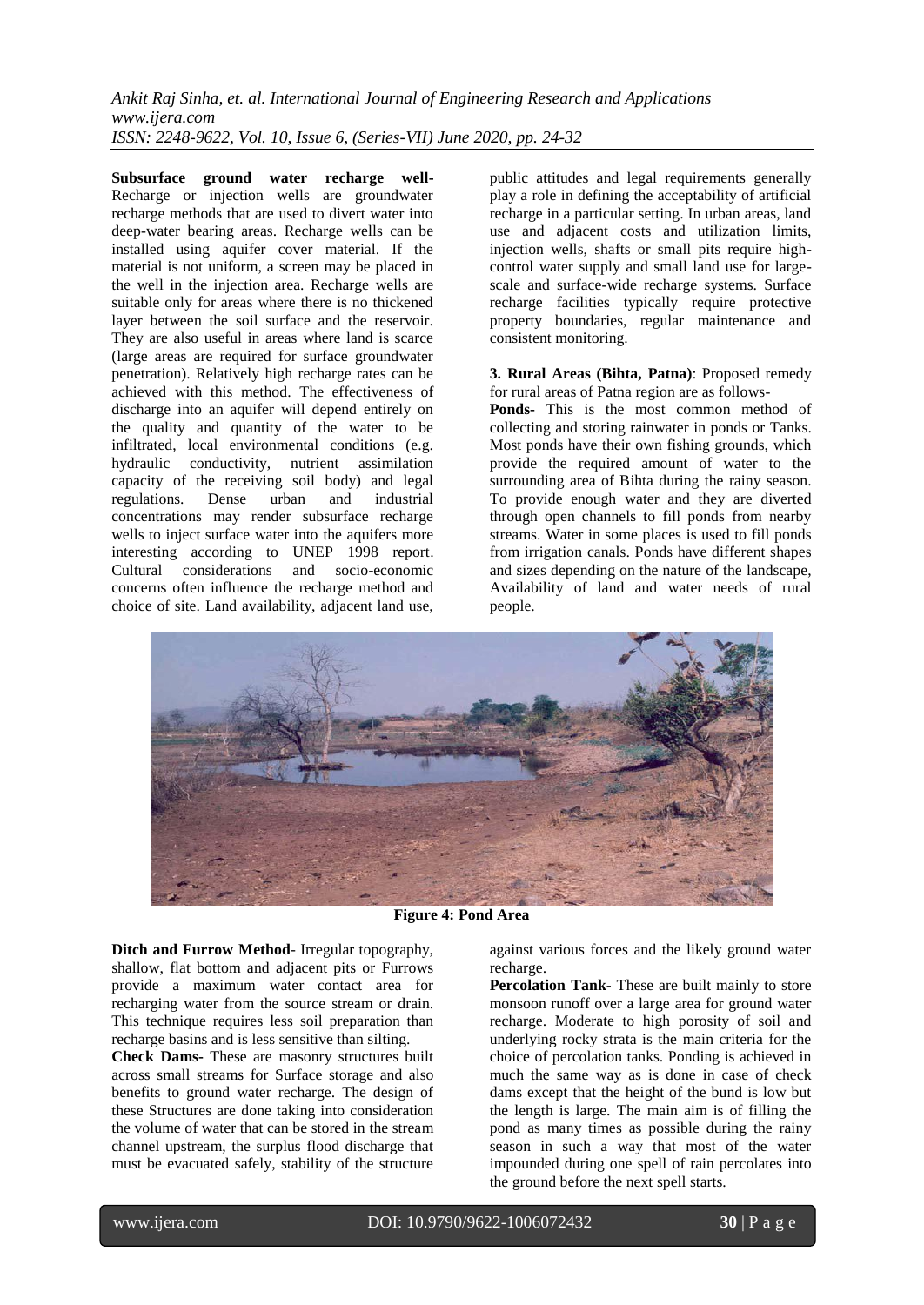

**Figure 4: Percolation Tank**

**Induced recharge**- It is an indirect method of artificial recharge involving pumping from aquifer, hydraulically connected with surface water, to induce recharge to the ground water reservoir. In such methods, there is actually no artificial build up of ground water storage but only passage of surface water to the pump through an aquifer. The greatest advantage of this method is that under favorable situations the quality of surface water generally improves due to its path through the aquifer material before it is discharged from the pumping well.

**Tanka/ Kund/ Kundi**- Generally this method is adopted in Rajasthan side for meeting their water demand but this structure can also provide better storage facility in Bihta region as well. Rajasthan people build unique underground structures of

various shapes and sizes to collect rain water for drinking purposes. These structures called Tankas, Kunds or Kundis are constructed in a variety of places like court yards, in front of houses and temples, in open agricultural fields, barren lands etc. These are built both for individual households as well as for village communities using locally available materials. Just before the on-set of the monsoon, the catchment area of the Tanka is cleaned up to remove all possible pollutants, and human activity and grazing of cattle in the area is prohibited. These structures provide enough drinking water to tide over the water scarcity during the summer months. In many cases the stored water lasts for the whole year. These simple traditional water harvesting structures are useful even during years of below-normal rainfall.



**Figure 4: Tanki/Kund in Rajashthan**